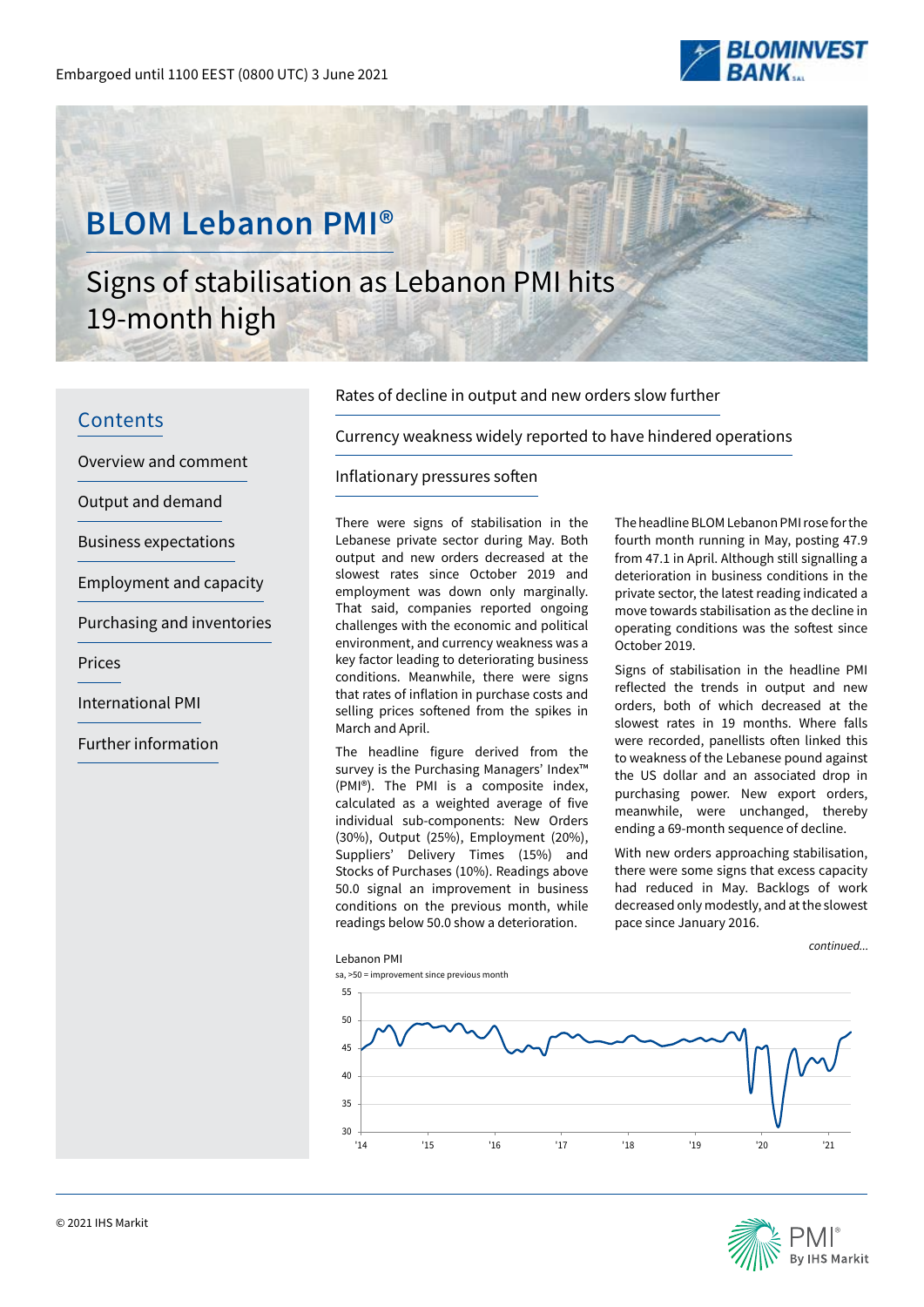







# Overview continued...

Meanwhile, employment dropped for the third month running, but the rate of job cuts remained marginal.

After spiking higher in March and remaining elevated in April, the rate of overall input cost inflation slowed during May and was the weakest since January. The trend in overall input prices matched that for purchase costs. Where purchase prices increased, panellists often linked this to exchange rate weakness.

In contrast to the picture for purchase prices, staff costs continued to fall. That said, the latest reduction was only slight and the softest since March 2020.

The inflationary pressures caused by currency weakness led firms to increase their selling prices in May, the sixteenth month running in which that has been the case. The rate of inflation followed a

# Comment

Commenting on the BLOM Lebanon PMI for May 2021, Dr Ali Bolbol, Chief Economist/Head of Research at BLOM Bank, said:

*"The BLOM Lebanon PMI stood at 47.9 in May 2021, increasing for the fourth consecutive month and signaling one*  of the softest declines in economic *activity in recent memory. This shows the economy's built-in ability to adjust – albeit slowly – to the country's current crisis, especially in the case of new exports that hit the 50 mark and were no doubt driven by the weaker exchange rate. That said, the economy by far hasn't* 

similar pattern to that seen for input costs, however, and was only marginal.

The loss of purchasing power due to the weakness of the Lebanese pound led companies to lower their input buying. Purchasing volumes moved closer to stabilisation, however, falling to the least extent since October 2019.

Issues with price rises affected supply chains, resulting in a lengthening of delivery times. Problems sourcing some items contributed to a dip in stocks of purchases, following a rise in April.

Companies remained strongly pessimistic regarding the 12-month outlook for business activity, with the ongoing challenges of the economic and political environment set to hinder efforts to expand output.

*turned the corner, and still has a long way towards recovery. And it is no secret that the latter will be necessarily helped*  by the swift formation of a capable and *reforming government of experienced specialists."*



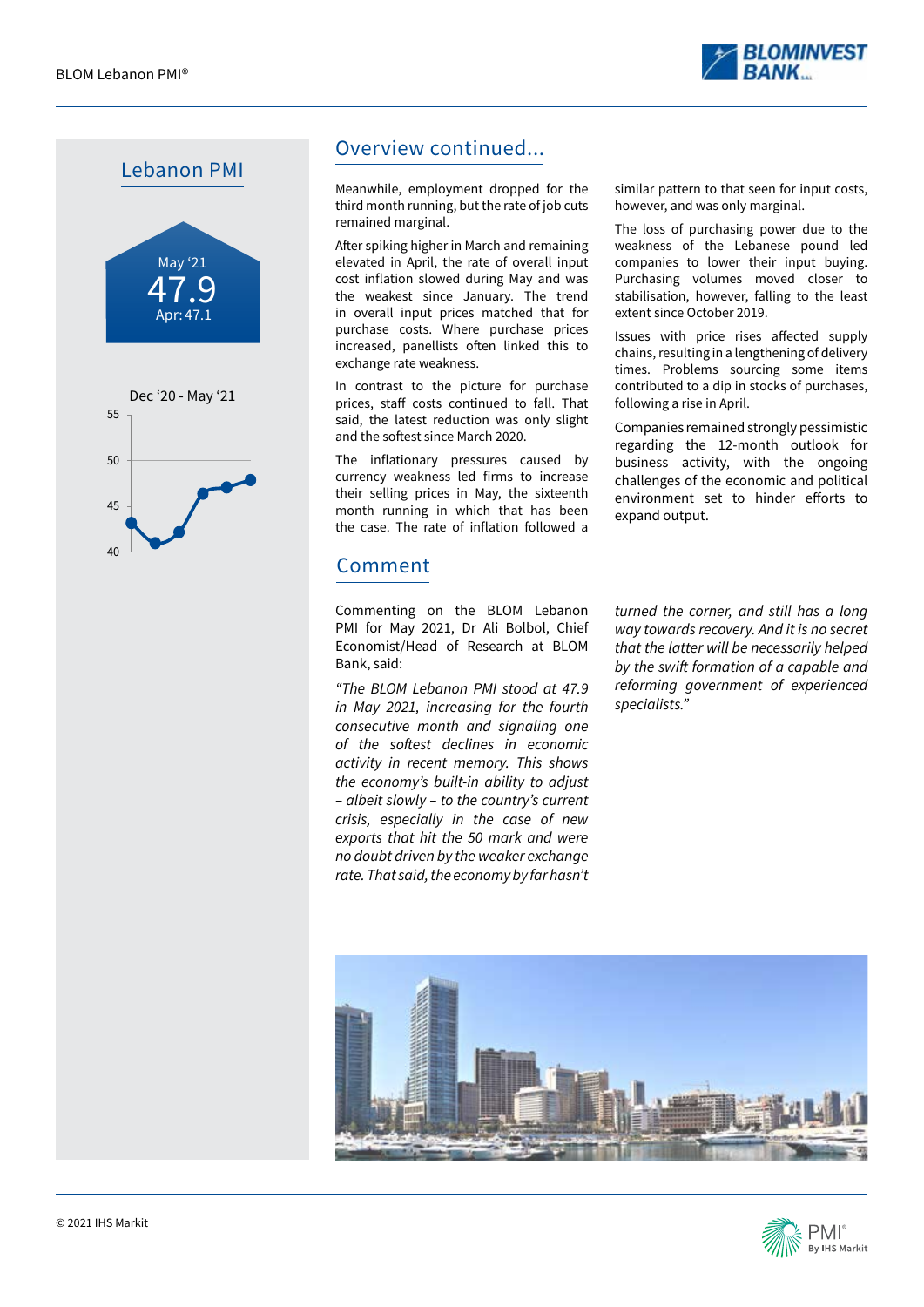

46.1





# Output and demand

#### **Output**

May data signalled a further move towards stabilisation for Lebanese output. Although activity continued to fall, the rate of decline softened for the fourth successive month and was the slowest since October 2019. Where output decreased, panellists often linked this to weakness of the Lebanese pound against the US dollar and an associated drop in purchasing power.

#### New orders

The trend in output was matched by that for new orders, as May saw the rate of reduction in total new business ease to the slowest for 19 months. New orders continued to decrease at a solid pace, however, with currency weakness, lower purchasing power among clients and political instability all reportedly factors behind the latest decline.

#### New export orders

New export orders stabilised in May, thereby ending a 69-month sequence of falling new business from abroad. This was signalled by the seasonally adjusted New Export Orders Index posting at the 50.0 no-change mark.



#### New Orders Index

15







'14 '15 '16 '17 '18 '19 '20 '21

# Business expectations



Companies in Lebanon remained extremely pessimistic regarding the 12-month outlook for output. A number of respondents indicated that it was impossible to predict where their activity would be in a year's time, given that it would be strongly influenced by wider economic and political events. Those firms that were able to make a prediction indicated that they expect the economic and political climate to have a negative impact on their output.



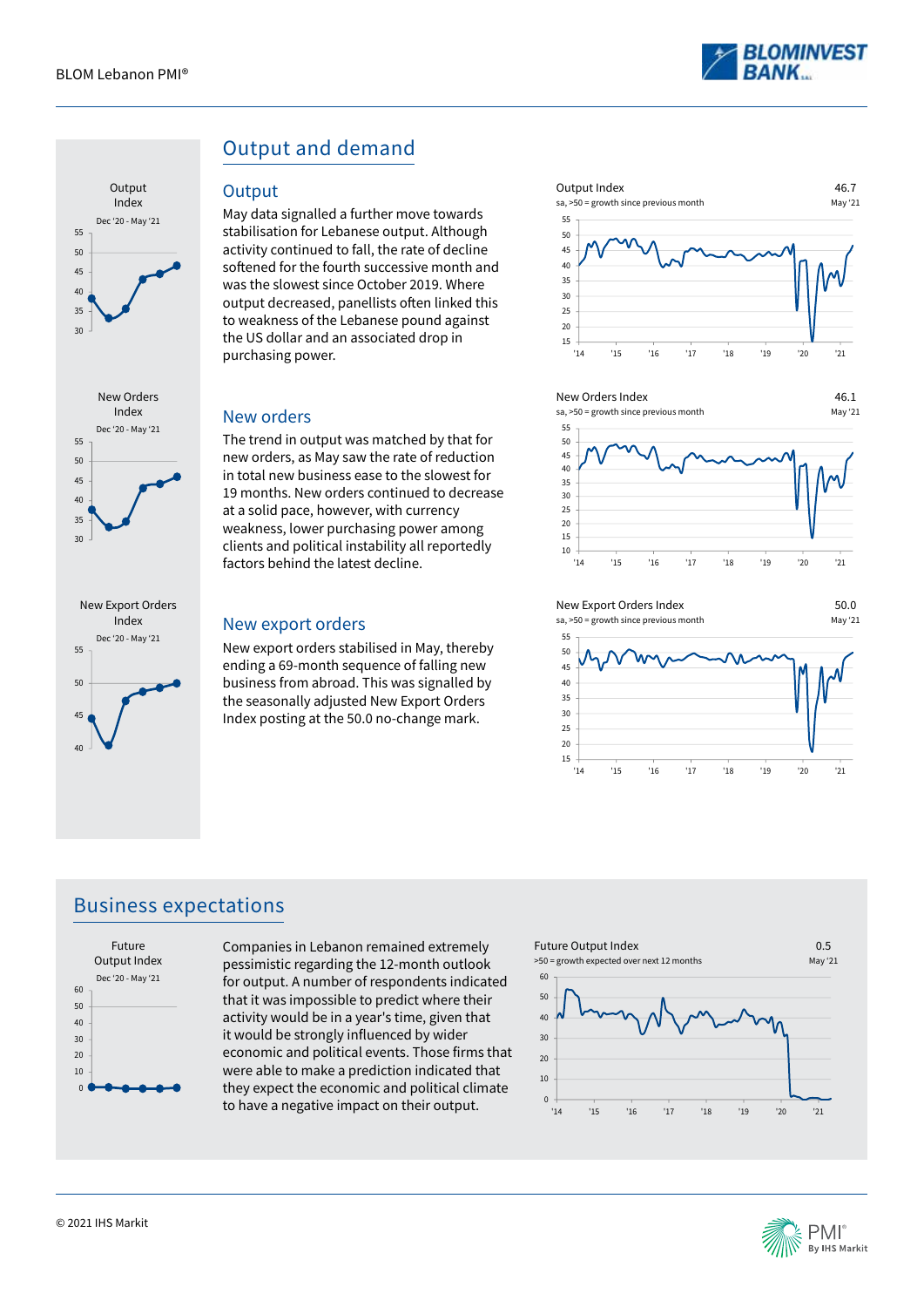



 $25$ 40 45

# Employment and capacity

#### Employment

As has been the case in each of the past three months, companies lowered their staffing levels during May in response to ongoing reductions in new orders. That said, the rate of job cuts remained marginal as the vast majority of respondents (99%) kept their workforce numbers unchanged.

### Backlogs of work

Although backlogs of work continued to decrease during May, the rate of depletion eased for the fourth successive month and was the slowest since January 2016. In fact, latest data suggested a near-stabilisation of outstanding business. Where work-in-hand fell, this was linked to reduced new order levels.







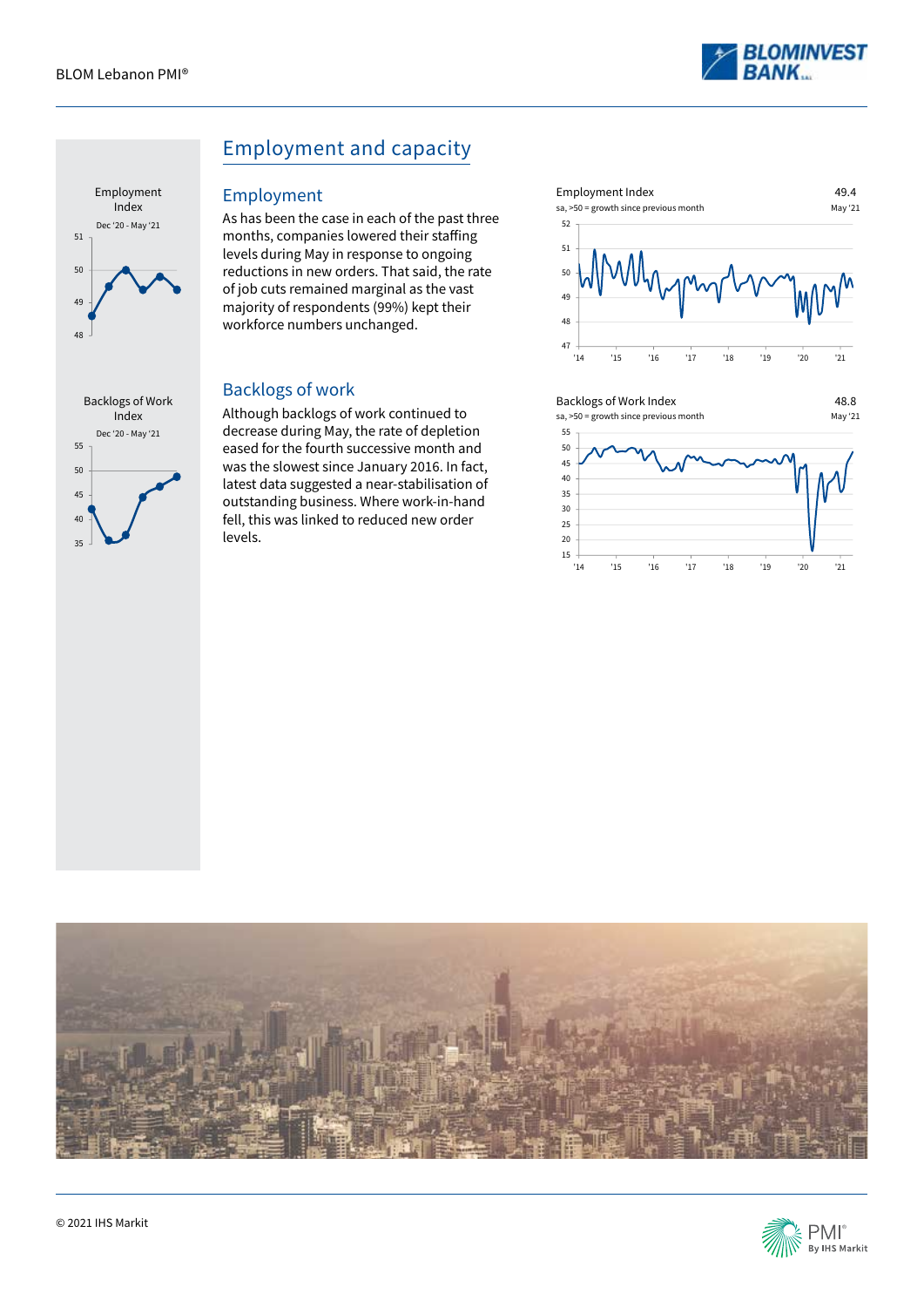







# Purchasing and inventories

#### Quantity of purchases

Deteriorating purchasing power amid currency weakness resulted in a reduction in input buying among Lebanese private sector firms in May. That said, the rate of decline was only modest, having eased for the third month in a row to the weakest since October 2019.

### Suppliers' delivery times

May data pointed to a lengthening of suppliers' delivery times, thereby extending the current period of deterioration to 19 months. Where lead times lengthened, this often reflected issues associated with price rises. The rate at which delivery times lengthened was only marginal, however, and the least pronounced since March 2020.

### Stocks of purchases

Stocks of purchases ticked down midway through the second quarter of the year, after having risen in April. Inventories have now decreased in two of the past three months. The lack of availability of some goods was reportedly behind the drop in stocks.













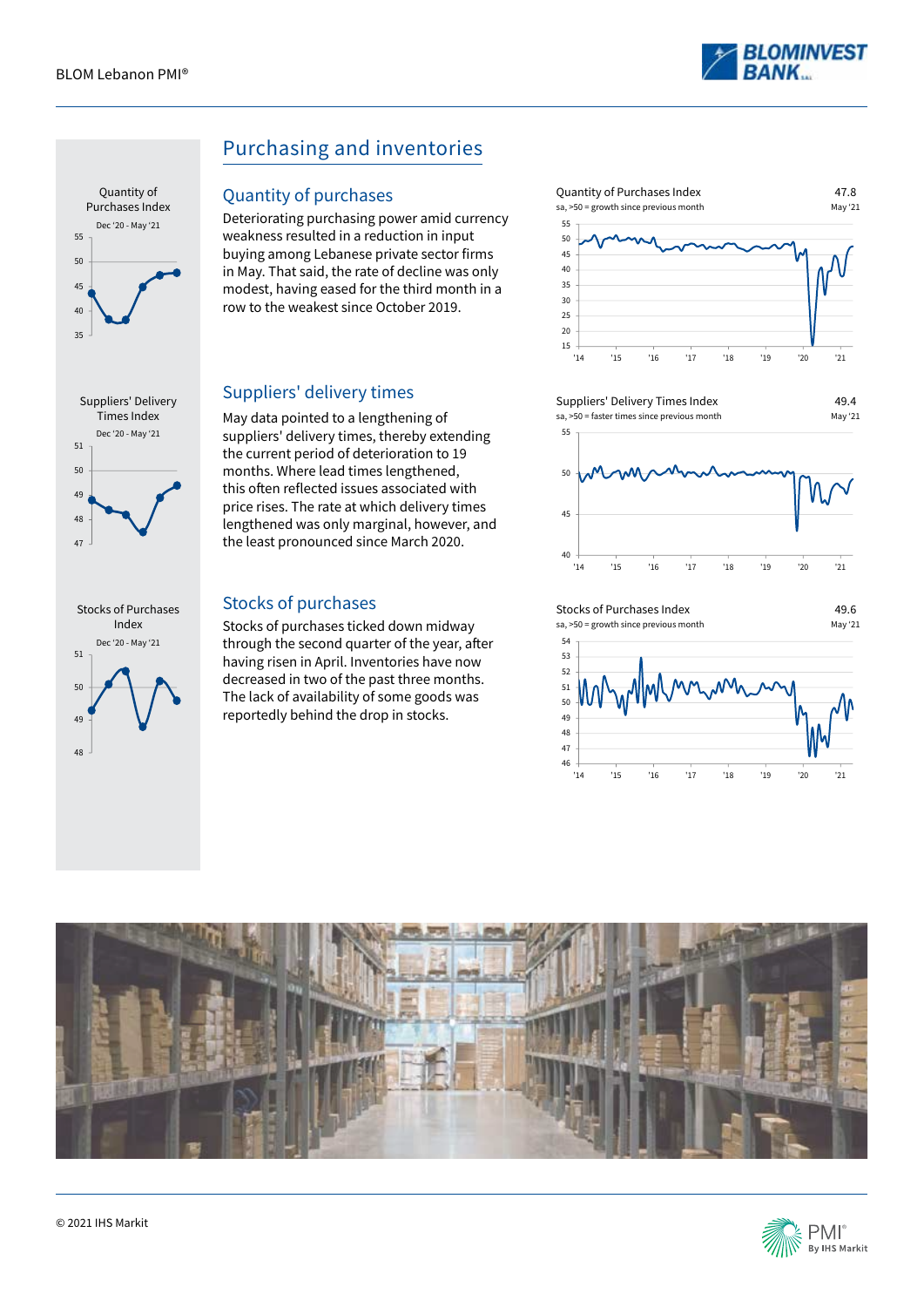









# Prices

## Overall input prices

Overall input costs continued to increase in May. That said, after having spiked in March and April, the rate of inflation slowed to the weakest since January. The trend in total input costs remained similar to that seen for purchase prices. Meanwhile, staff costs continued to fall.

### Purchase prices

Exchange rate weakness was the principal factor leading purchase prices to increase during May. That said, the rate of inflation slowed further from March's recent peak and was the weakest in four months. The increase was still sharper than the series average, however.

# Staff costs

Companies in Lebanon recorded a further reduction in staff costs during May, extending the current sequence of falling wages and salaries to 19 months. That said, the pace of decline eased for the third month running and was only marginal. In fact, the fall in staff costs was the softest since March 2020.

# Output prices

Latest data pointed to only a marginal increase in selling prices in the Lebanese private sector as the rate of inflation continued to slow following the spike in March. The latest rise was the weakest since October last year. Where output prices increased, respondents closely linked this to the inflationary pressures caused by weakness of the Lebanese pound to the US dollar.





'14 '15 '16 '17 '18 '19 '20 '21









'14 '15 '16 '17 '18 '19 '20 '21



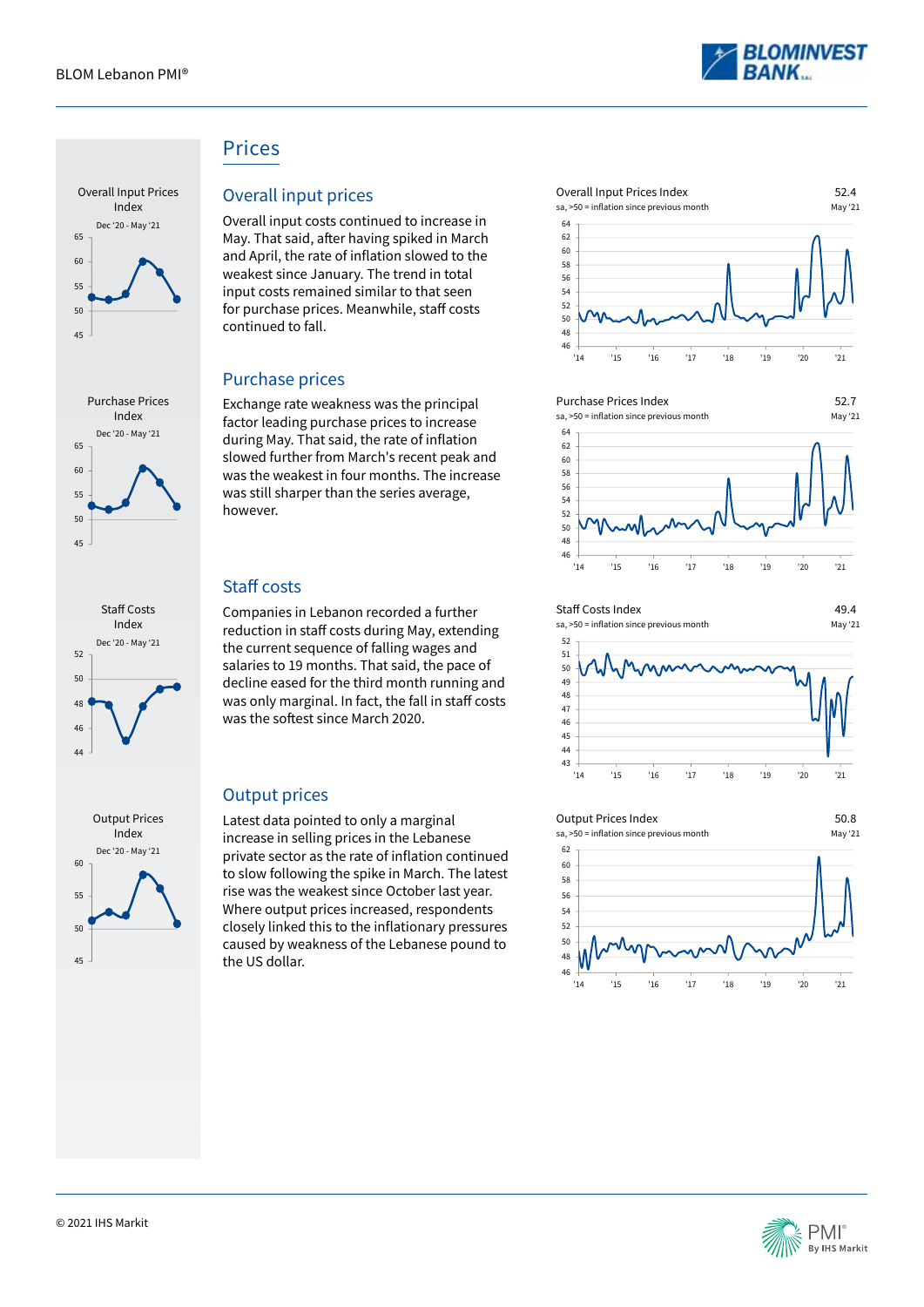

# International PMI



#### Composite Output Index sa, >50 = growth since previous month